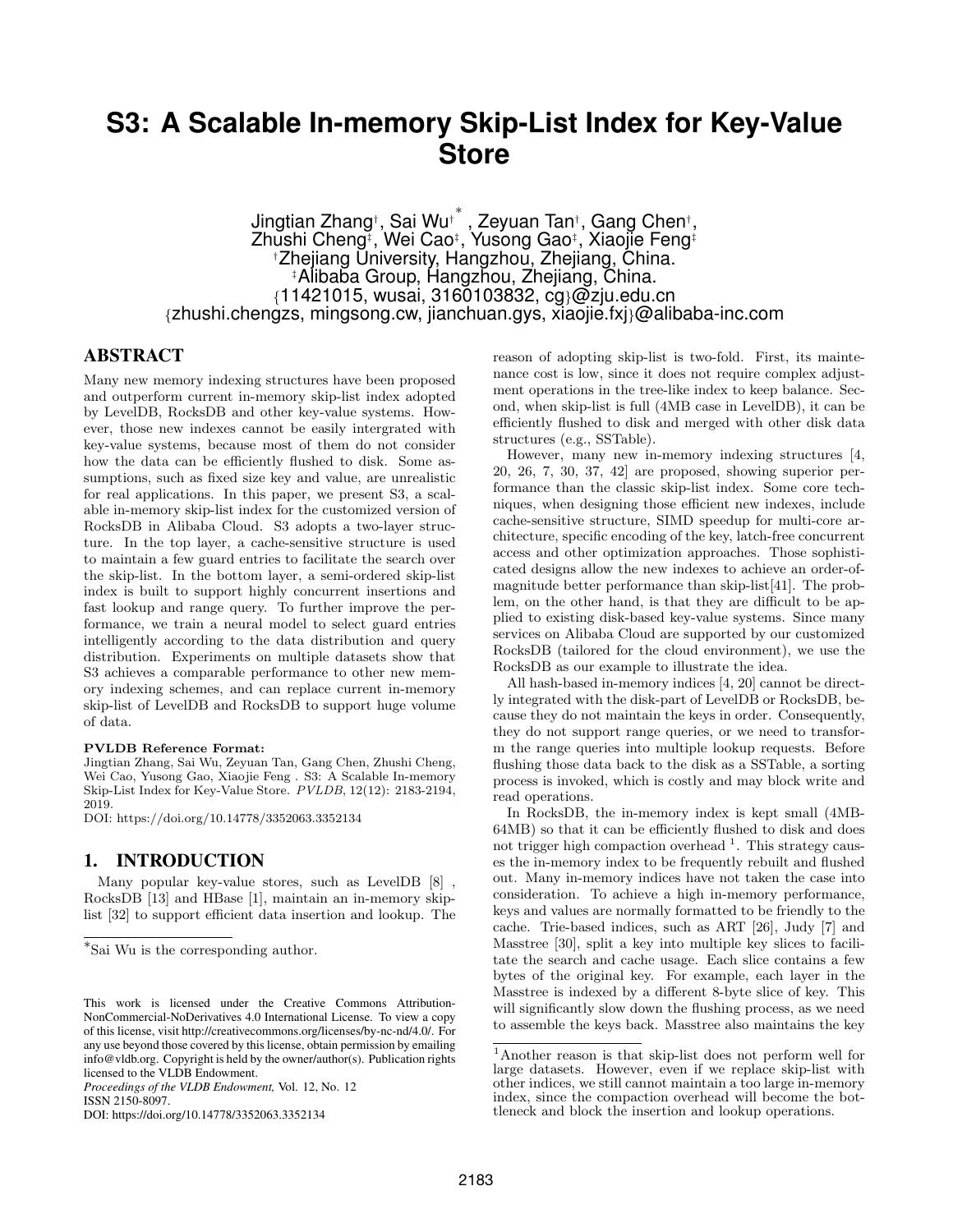and value separately and as a result, we need to merge them together before writing the data to disk.

Many other skip-list-based indices, such as CSSL [37] and PI [42, 43], will periodically restructure the index to optimize the performance. During the restructuring process, the read and write operations are blocked. Besides, both indices assume that keys are of the same size, so that a specified number of keys can be exactly processed by a SIMD vector. A single SIMD load instruction can load all those keys into a SIMD register. Such optimization may not be possible for real applications. On the other hand, FAST [25] addressed the problem by mapping variable length keys to 4-byte fixed size keys. But if we want to flush the memory data back to the disk, we must reverse the mapping.

In this paper, we present S3, a scalable in-memory skiplist index for the customized version of RocksDB in Alibaba Cloud. Usability is the first-class citizen in our design. S3 can be seamlessly integrated with the disk-part of LevelDB and RocksDB to replace their old skip-list index. S3 also supports high throughput insertion, efficient lookup and range search. The performance of S3 is approaching to the state-of-the-art in-memory index, ART [26], while it can be easily extended as a disk-based index.

S3 adopts a two-layer design. In the bottom layer, we build a semi-order skip-list, where keys inside one data entry are not required to be sorted. Data entries remain ordered. Namely, the maximal key of a data entry is smaller than the minimal key of its successor. This strategy allows us to further improve the insertion performance, but may slow down the search process. To address the problem, we intentionally create some guard entries as shortcuts. Instead of starting the search from the head of the skip-list, we jump to the closest shortcut and resume our search, which significantly reduces the search overhead. In the paper, we study the effect of guard entry selection on the performance theoretically.

But searching for the proper shortcut introduces additional overhead. So in the top layer, we adopt a cache-sensitive index for fast retrieval of guard entries. Currently, we use FAST [25] as our top layer index. Other cache-sensitive indices can be adopted as well. Note that since only a few guard entries are generated, the top layer index is quite compact, allowing to buffer most of the data in L2/L3 cache. The search cost of top layer is almost free, compared to the search in the bottom skip-list.

Finally, we provide the same API as the original skip-list in LevelDB and RocksDB to flush data back to disk. We also propose a series of optimization techniques to facilitate the guard entry selection and multi-threading access. The remaining of the paper is organized as follows. In Section 2 , we briefly review some recent work on the in-memory indexing. We show our general design in Section 3 and present our key ideas in Section 4. In Section 5, we discuss some optimization techniques. Experimental evaluation results are shown in Section 6 and we conclude the paper in Section 7.

## 2. RELATED WORK

Key-value stores are widely used for managing large-scaled data[13, 8, 14, 10, 5]. Some key-value stores, such as Redis[12], are designed as in-memory systems for fast data retrieval. But most others are targeting at supporting huge volume disk data on top of distributed file systems. Since accessing disk data generates more overhead[39], many keyvalue stores adopt the log-structured merge tree (LSM) architecture[31].

LevelDB is the most popular LSM key-value stores[8]. In LevelDB, a small in-memory index is employed to support fast data insertion and lookup. When the in-memory part, MemTable, is full, we will flush it back to the disk and create a new one. The disk files, SSTables, are also organized as multiple levels. If the number of SSTables at one level reaches the predefined threshold, we will pick one SSTable and merge it with the next level SSTables. This operation is called compaction in LevelDB and may incur extremely high processing overhead.

Original LevelDB adopts a simple concurrent process strategy. It buffers all insertions into a buffer and asks one thread to conduct all insertions sequentially. Hyper-LevelDB improves the strategy by allowing concurrent updates[6]. RocksDB, on the other hand, introduces a multi-threaded merging strategy for the disk components[13]. cLSM[21] replaces the global mutex lock with a global reader-writer lock and uses a concurrent memory component. Hence, operations can proceed in parallel, but need to be blocked at the start and end of each concurrent compaction. Write amplification is also an important performance issue for LSM-like systems. The LSM-trie data structure uses tries to organize keys to reduce write amplification. However, it cannot support range queries[40]. RocksDB's universal compaction reduces write amplification by sacrificing read and range query performance[13]. PebblesDB proposes a scheme to balance the costs of write amplification and range query[33]. WiscKey directly separates values from keys, significantly reducing write amplification regardless of the key distribution in the workload[29]. Most of the above works are orthogonal to our improvements on the memory component.

Some works have been done on the memory component of LSM key-value stores. RocksDB offers two hash-based memory components as options[13]. HashSkipList organizes data in a hash table with each hash bucket as a skip-list. HashLinkList also maintains data in a hash table with each hash bucket as a sorted single linked list. The biggest limitation of the hash-based memory component is that doing scan across multiple prefixes requires copy and sort, which is very slow and memory costly. FloDB adds a small inmemory buffer layer on top of the memory component[17]. New entries are inserted into a small hash table, and then shuffled to the bottom skip-list as a background process. Our proposed in-memory skip-list index, S3, can be used to replace the skip-list in FloDB and other skip-list based index, such as the ones used in LevelDB[8] or RocksDB[13].

Besides the LSM-like index, other in-memory indices are also very popular. There have been many works trying to improve the performance of the in-memory B+-tree. CSStree is a cache-sensitive search tree, where nodes are stored in a contiguous memory area in order to eliminate the use of child pointers in each node[34]. CSB+-tree applies a similar idea to B+-trees and achieves cache consciousness and efficient update[35]. The effect of node size is studied in CSB+ tree and B+-tree[22, 18]. The results have shown that using node size larger than a cache line results in better search performance. Masstree[30] is a trie variant of B+-tree, which can efficiently handle keys of arbitrary length with all the optimizations presented in [34]. It is capable of providing a high query throughput [30].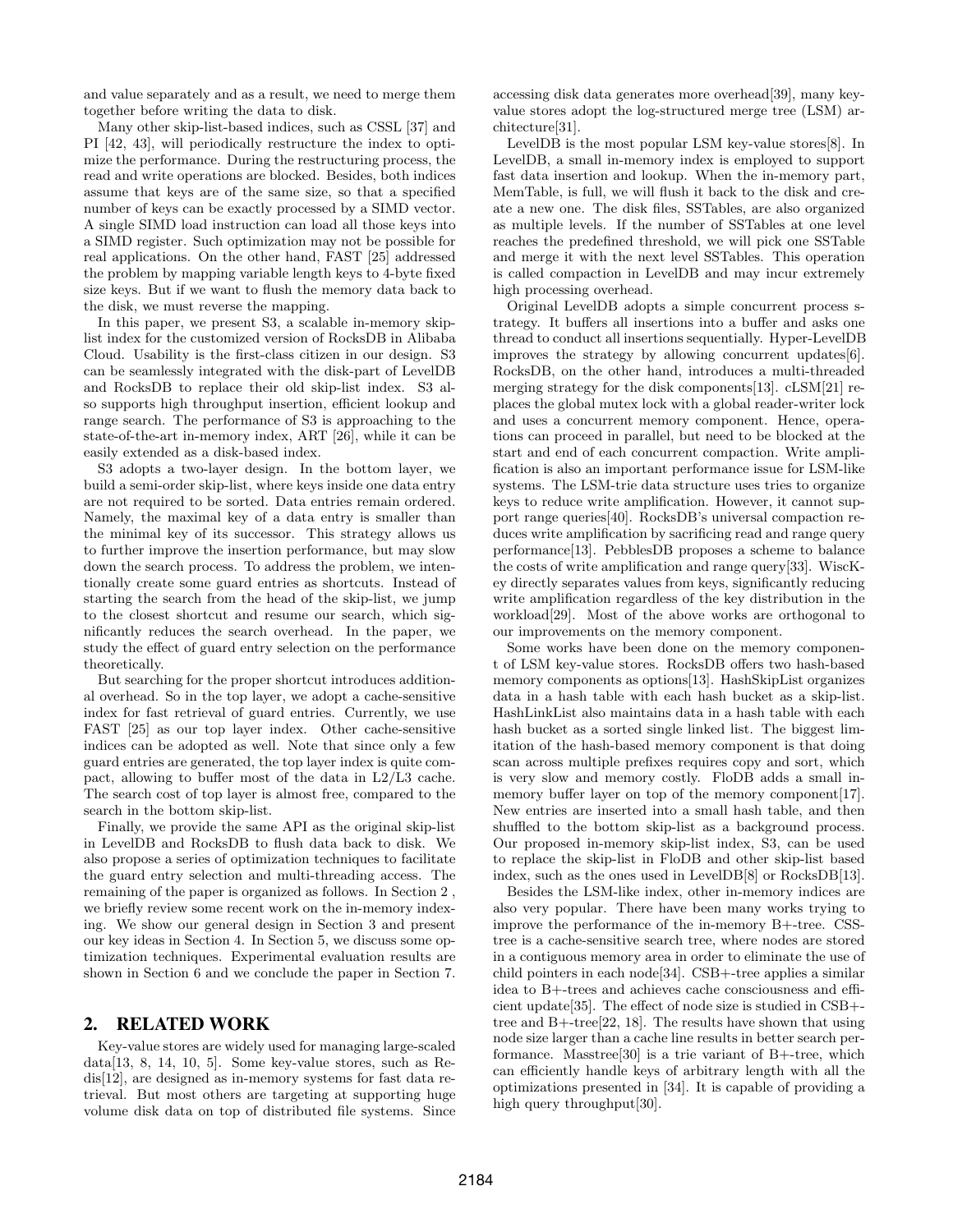To avoid the overhead of latches, Bwtree uses CAS operations and can perform substantially better than traditional B+-trees[27]. PALM adopts a bulk synchronous parallel (B-SP) model to process queries in batches[36]. FAST uses a similar searching method, together with Single Instruction Multiple Data (SIMD) processing to boost the key comparison during index traversal[25]. As a result, FAST achieves twice the query throughput of PALM while be quite efficient in scan and reverse scan.

The Adaptive Radix Tree (ART) also enables SIMD processing via a customized memory layout for the internal tree nodes and achieves a comparable performance to FAST[26]. However, ART does not necessarily cover full keys or values and is primarily used as a noncovering index. It cannot be used to replace the skip-list in the LSM-based system. Nor can it be used as our top layer index, since ART does not perform well in the scan and reverse scan process[16](we must support range queries for applications).

Skip-list is originally presented as a probabilistic data structure similar to B-trees [32]. Compared with B+-tree, a skip-list shows a similar search performance, but requires much less effort to maintain. However, native linked list based implementation of skip-list has poor cache utilization due to the nature of linked lists. CSSL [37] and PI [42, 43] solve this problem by separating the index layer from the storage layer and assume that a specified number of keys can exactly occupy a whole SIMD vector. Thus, the layout of the index layer can be optimized for cache utilization at the cost of fixed key length. However, both of the structure periodically restructure the index to optimize the performance. During the restructuring process, the read and write operations are blocked.

#### 3. OVERVIEW OF THE FRAMEWORK

To resolve the confliction between the high performance and low compaction cost to disk in existing LSM-based systems, we proposed a two-layer in-memory indexing structure. In particular, the disk part of RocksDB remains the same and we mainly change its in-memory part. Figure 1 shows the overview of our indexing structure. The top layer can be any cache-sensitive index. For efficiency and simplicity, we adopt FAST(Fast Architecture Sensitive Tree) [25] in our current implementation. The bottom layer is a variant of skip-list [32]. The intuition of using a two-layer structure is two-fold:

- The performance of skip-list is not comparable to other recently proposed in-memory indexes [30, 27].
- Most in-memory indexes do not consider the problem of how to efficiently flush memory data into disk like what we do in LevelDB [8] and RocksDB [13].

The variant of skip-list, compared to the vanilla one, maintains two types of index entries:

- data entry (denoted as  $de_i$ ), maintaining serval user-entered keys and values, same as the original definition.
- guard entry (denoted as  $ge_i$ ), indicating a routing key for speeding up the search process of the skip-list.

One typical optimization for lookup and insertion operations on skip-list is to buffer the historical routing paths and reuse them as much as possible. When processing future queries, we check the routing paths and reuse the index entries that are closer to the destinations.

This motivates the idea of guard entries. We materialize some popular entries in the routing paths as shortcuts,



Figure 1: Two Layer Structure(Each data entry have two keys, the value is omitted)

which can potentially reduce the routing cost from  $O(logN)$ to  $O(log(\frac{N}{M}))$  (we will show this theoretically in the following section). However, remember that our indexing structure will be periodically flushed to disk and rebuilt (namely, freezed as a immutable MemTable and created a new one from scratch). It is challenging to decide which entry should be promoted as the guard entry during runtime. In this paper, we adopt a neural model to predict the importance of an index entry based on the data distribution and query distribution of the last index. Although it may not reflect the distributions of current index, the model is a good approximation since both data distribution and query distribution change smoothly over time. Moreover, after the current index is freezed for flushing, we will train and update the neural model using the new data. Therefore, the model will be up-to-date.

To lookup a key  $key_i$ , we need to find the guard entry that contains the largest key less than or equal to  $key_i$ . If too many guard entries are maintained, the search overhead of guard entries may compromise the performance gain. Hence, in the top layer, we use a cache-sensitive index, FAST, to support the search among guard entries. Because only few entries are used as guard entries, most FAST data can be maintained in cache. The search over FAST is almost free compared to the search over skip-list.

Another advantage of adopting the two-layer indexing structure is that it makes concurrent control over multiple threads much simpler. We limit the updates of skip-list within the data entries. So the pointer adjustments are always performed between guard entries and do not effect the data entries between adjacent guard entries. Thus, by assigning each thread to a series of guard entries, the query processing becomes latch-free.

One more optimization of our index is to employ partial order strategy to reduce the write overhead. As LSMstructures are designed to support write-intensive applications, we consider the priority of write operation over the read one. Our skip-list is organized as semi-ordered between two guard entries to further improve writing throughput. Specifically, the data entries and guard entries are kept in order, while the keys inside the data entries can be unordered. We will drill down the details of semi-order skip-list in the Section 5.1.

# 4. THE KEY IDEA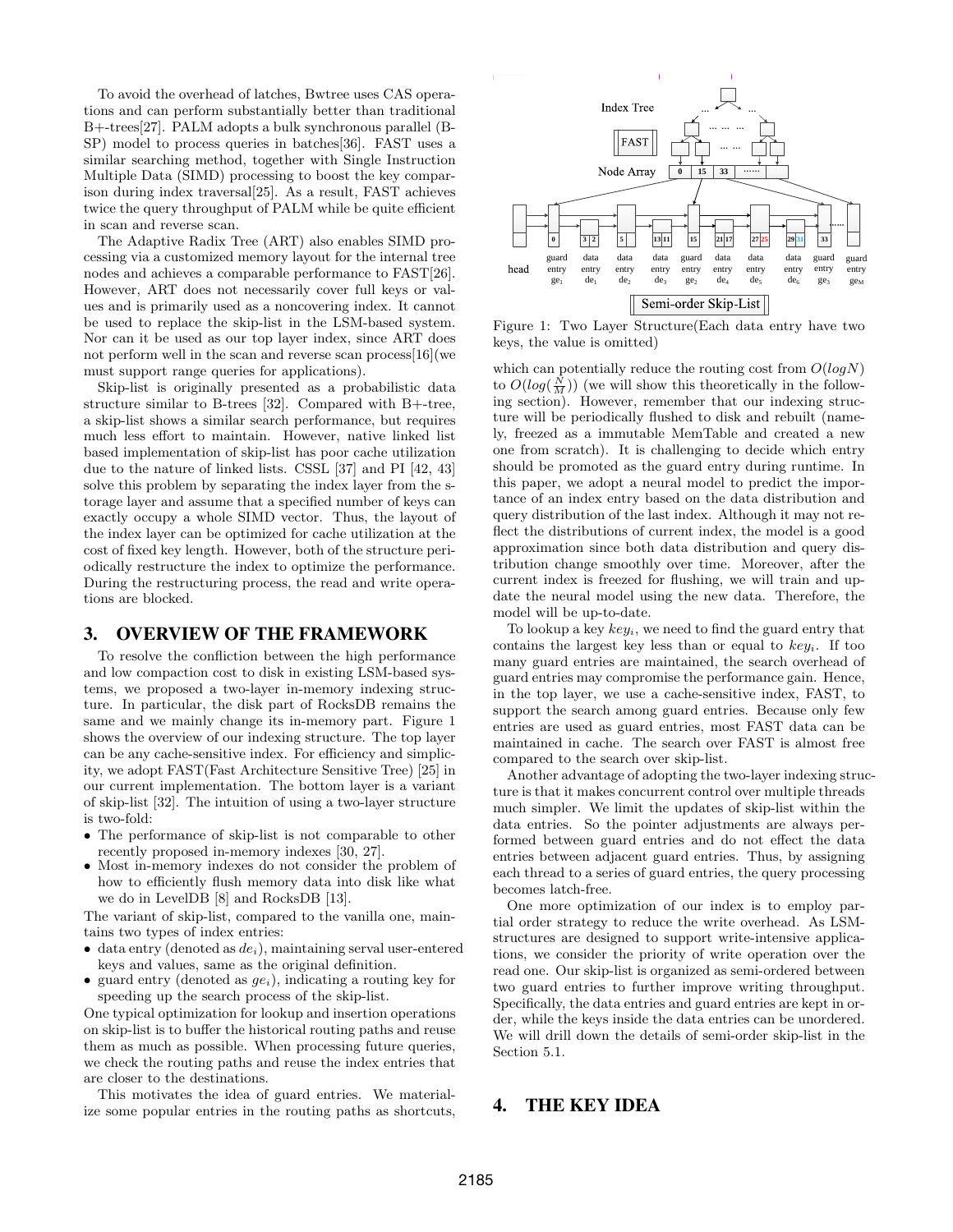In this section, we use a series of examples to show how our two-layer indexing structure works. We briefly show the effect of the guard entries and our entry selection strategy. Finally, we discuss the implementation details of flushing the memory index data back as disk components, namely, SSTables in LevelDB [8] and RocksDB [13].

## 4.1 Basic Operators

We use the example structure in Figure 1 to demonstrate how operators, such as lookup, range query and insertion, are supported in our index. The search process is almost identical to the original skip-list, except for the processing of guard entry and semi-ordered data entry. Given a lookup request for  $key_1 = 25$ , we check our up-layer cache sensitive index (FAST[25] in current implementation) to find the guard entry with its key less than or equal to  $key_1$ . In Figure 1, this is the second guard entry denoted as  $ge_2$ , because the next guard entry  $ge_3$  has a key 33, larger than  $key_1$ . We follow the links of  $ge_2$  to route the query. Its top link points to data entry  $de_5$  with two keys 27 and 25. We are lucky to find the exact key. Since we use semi-order skip-list, the data entry does not sort its keys. Hence, we may need to scan all keys to retrieve our requested key-value pair. This is fast, as all keys inside a data entry can be obtained via a few cachelines. If we cannot find the proper data entry in current link, we need to follow the other links of  $q_{e_2}$  until we find a data entry with its maximal key less than  $key_1$ and route the query to that data entry. The search continues until we reach  $key_1$  or report a miss after checking all possible links.

To insert  $key_2 = 31$  into the index, we find the last guard entry whose key is less than or equal to  $key_2$  ( $ge_2$  in Figure 1). Then, we follow the top-level link of  $ge_2$  in the skip-list to find the rightmost entry  $de_5$  whose key is less than key<sub>2</sub>. Then we move on to  $de_5$  and repeats the search process in the next level. We find  $de_5$  itself is the entry less than  $key_2$  at the level. The search terminates, since we reach the bottom-level link.  $de_5$ 's next neighbor,  $de_6$ , is our result. Since data entry does not necessary maintain its keys in order, we just append  $key_2 = 31$  to the end of key list in  $de_6$ . For each data entry, we maintain its maximal key value explicitly. So if the data insertion violates the current maximal key, we also need to update it correspondingly. Currently, one data entry is allowed to maintain  $nL$  bytes key-value pairs, where  $L$  is the size of cacheline and  $n$  is a tunable parameter. Previous work assumes that both keys and values are of fixed sizes. So that specific optimization techniques can be applied to improve the cache hit ratio. In our case, real applications may pose arbitrary keys and values. Such optimizations are not valid. We just maintain keys continuously to improve the scan efficiency. Our intuition is to improve the insertion performance, while slightly sacrificing the lookup performance. This is because many of our applications are write-intensive.

For range query  $\left[\frac{key_3}{5}, \frac{key_4}{5}\right] = 18$ , we retrieve the guard entries with the largest keys less than  $key_3$  respectively via the top layer cache-sensitive index, which are  $ge_1$ in Figure 1. Then, we traverse the semi-order skip-list to find the last data entry  $de_i$  whose maxkey is less than key<sub>3</sub>, which is  $de_1$  in our example. To process the query, we scan from the neighbors of  $de_1$ ,  $de_2$ , to  $de_4$ , whose maxkey is greater or equal than  $key_4$ , to retrieve all qualified key-value pairs within  $key_3$  and  $key_4$ . In our example, we get the keys 5, 11, 13, 15, 17 and their corresponding values.  $key = 21$  in the  $de_4$  is not included as  $21 > 18$ .

## 4.2 Selection of Guard Entry

Apparently, the selection of guard entries plays an important role for the query performance. As said in Section 3, we suggest that both data distribution and query distribution change smoothly over time. Thus, we can select the guard entries based on the data distribution and query distribution of the last index.

In this section, we give a detailed theoretic analysis based on the assumption that both data and queries share the same distribution. Namely, queries are evenly distributed over the keys. The simple assumption surprisingly works well for most real applications. In next section, we will show our optimization technique to handle the case where data and queries are of different distributions.

We focus on two operations, lookup and insertion. In fact, the insertion operation is performed by a lookup and an update operation. For the insertion operation, when performing the lookup, we need to record the predecessor of each level in the skip-list to enable the update. After reaching the destination entry, if the entry is not full, we directly insert the key. Otherwise, we may need to create a new entry and update previous routing links for the recorded predecessors. However, note that this cost is bounded by  $L$ , the maximal level of skip-list. As a result, in the following discussion, we mainly focus on the lookup cost.

As a normal skip-list, for a newly generated entry, if it has created routing link for level  $i$ , then it will create a link for level  $i + 1$  with the probability P. In Figure 1, we have  $P = \frac{1}{2}$  and hence, the skip-list is actually a variant of binary search tree. In our implementation, we adopt the semi-order skip-list, where all entries share the same probability P and can only maintain at most num key-value pairs.

In our skip-list, the data has been split into  $\theta M$  equal-size partitions, where M is the number of guard entries and  $\theta$  is a parameter for tuning the granularity. In other words, each guard entry  $ge_i$  is responsible for a few partitions denoted as  $f(ge_i)$ . We try to find the optimal f, so that the total lookup cost and insertion cost are minimized.

Let  $(S_i, S_{i+1}]$  be the key range of the *i*th partition  $p_i$ . The data distribution in  $p_i$  is denoted by  $P_{d_i}$ , while the query distribution in  $p_i$  is represented as  $P_{q_i}$ . Suppose we have N data entries in total. The number of entries( $N_k$ ) maintained by guard entry  $ge_k$  can be estimated as

$$
N_k = N \cdot \sum_{\forall n_i \in f(\text{gen})} P_{d_i}
$$

The query distribution in  $p_k$  can be estimated similarly as  $Q_k = Q \quad \sum \quad P_{q_i}$ 

 $\forall p_i \overline{\in} f(ge_k)$ where  $Q$  is the total number of queries.

If the data and query roughly share the same distribution (namely, queries are evenly distributed over data), we have P  $\sum_{\forall p_i \in f(ge_k)} P_{d_i} \propto \sum_{\forall p_i \in f(e)}$  $\sum_{\forall p_i \in f(g_{e_k})} P_{q_i}$ . To simplify, we use  $x_k$  and  $\alpha x_k$  to denote  $\sum$  $\sum_{\forall p_i \in f(ge_k)} P_{d_i}$  and  $\sum_{\forall p_i \in f(i)}$  $\sum_{\forall p_i \in f(ge_k)} P_{q_i}$  respectively. Thus,  $N_k$  and  $Q_k$  are represented as  $N \cdot x_k$  and  $\alpha N \cdot x_k$ .

Based on the characteristics of skip-list, the maximal level of data entries in  $p_k$ , denoted as  $h(p_k)$ , is estimated as  $\log_{\frac{1}{2}}(N_k)$ . The level of the whole skip-list H can be computed similarly as  $\max_{1 \leq k \leq M} h(p_k)$ . Because in our case, the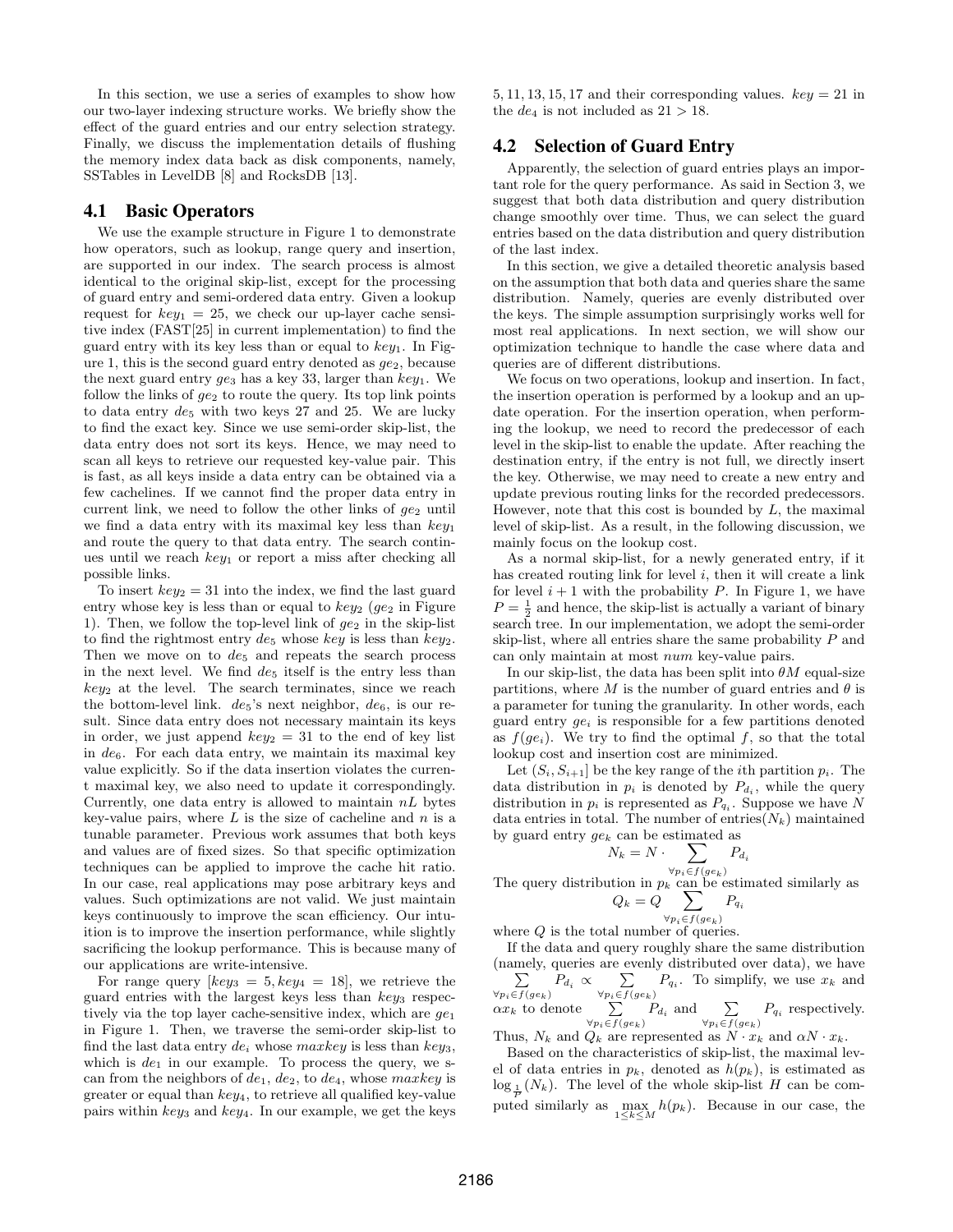guard entry always maintains the routing tables for all levels within its range, we perform at most  $H$  level switch for processing a lookup request. Assume the overhead of each switch is  $o_h$ , the level switch cost of lookup is  $c_l = H \cdot o_h$ .

Besides the overhead of level switch, we also need to route the request along each level within the partition  $p_k$ . Luckily, the original skip-list paper[32] gives an approximate estimation for the cost of such routing, which is roughly  $l(p_k)$  =  $(\frac{1}{P} - 1) \cdot h(p_k)$ . Assume the overhead of each hop along the linked list is fixed to  $o_l$ , the total overhead of routing within the partition  $p_k$  can be computed by  $c_t(p_k) = l(p_k) \cdot o_l$ . Take the query distribution of each partition  $p_k$  into consideration, we have the average routing overhead for our semi-order skip-list:

$$
c_t = \sum_{k=1}^{M} \{ (\sum_{\forall p_i \in f(ge_k)} P_{q_i}) c_t(p_k) \}
$$
  
In other words, 
$$
c_t = \sum_{k=1}^{M} \{ \alpha x_k \cdot c_t(p_k) \}.
$$

As we have  $\sum_{k=1}^{M} x_k = 1$ , we can obtain the following theorem.

THEOREM 1. Assume the query and data follow the same distribution. Both the costs of level switch  $(c_l)$  and routing  $(c_t)$  are optimal when  $x_1 = x_2 \cdots = x_M$ .

PROOF. First, we will show that  $c_l$  is optimal when  $x_1 =$  $x_2 \cdot \cdot = x_M.$ 

$$
c_l = H \cdot o_h
$$
  
= 
$$
\max_{1 \le k \le M} h(p_k) \cdot o_h
$$
  
= 
$$
\max_{1 \le k \le M} \log_{\frac{1}{P}} (N_k) \cdot o_h
$$
  
= 
$$
\max_{1 \le k \le M} \log_{\frac{1}{P}} (N \cdot x_k) \cdot o_h
$$

We have

.

Obviously,  $c_l$  is minimized when  $\max_{1 \leq k \leq M} x_k$  is minimized, and the only solution is that  $x_1 = \cdots = x_M$ .

Next, we show that  $c_t$  is also minimized when  $x_1 = \cdots =$ 

$$
x_M. \text{ We have}
$$
\n
$$
c_t = \alpha \sum_{k=1}^M \{x_k \cdot c_t(p_k)\}
$$
\n
$$
= \alpha \sum_{k=1}^M \{x_k \cdot l(p_k) \cdot o_l\}
$$
\n
$$
= \alpha \sum_{k=1}^M \{x_k \cdot (\frac{1}{P} - 1) \cdot h(p_k) \cdot o_l\}
$$
\n
$$
= \alpha \sum_{k=1}^M \{x_k \cdot (\frac{1}{P} - 1) \cdot \log_{\frac{1}{P}} (N \cdot x_k) \cdot o_l\}
$$
\nAssume  $g(x_k) = x_k \cdot (\frac{1}{P} - 1) \cdot \log_{\frac{1}{P}} (N \cdot x_k)$ , we have  $c_t = \alpha \sum_{k=1}^M g(x_k) \cdot o_l$  and  
\n
$$
g(x_k) = x_k \cdot (\frac{1}{P} - 1) \log_{\frac{1}{P}} (N \cdot x_k)
$$
\n
$$
= x_k \cdot (\frac{1}{P} - 1) (\log_{\frac{1}{P}} (N) + \log_{\frac{1}{P}} (x_k))
$$
\n
$$
= (\frac{1}{P} - 1) \log_{\frac{1}{P}} (N) \cdot x_k + x_k \cdot (\frac{1}{P} - 1) \log_{\frac{1}{P}} (x_k)
$$
\n
$$
= (\frac{1}{P} - 1) \log_{\frac{1}{P}} (N) \cdot x_k + x_k \cdot (\frac{1}{P} - 1) (\frac{\ln(x_k)}{\ln \frac{1}{P}})
$$
\n
$$
= (\frac{1}{P} - 1) \log_{\frac{1}{P}} (N) \cdot x_k + \frac{(\frac{1}{P} - 1)}{\ln \frac{1}{P}} x_k \cdot \ln(x_k)
$$

Hence, we have  $g'(x_k) = (\frac{1}{P} - 1) \log_{\frac{1}{P}}(N) + \frac{(\frac{1}{P} - 1)}{\ln \frac{1}{P}} \cdot (1 +$  $ln(x_k)$  and  $g''(x_k) = \frac{\left(\frac{1}{P} - 1\right)}{\ln \frac{1}{P}} \cdot \frac{1}{x_k}$ . Since P is always less than 1 and  $x_k > 0$ , we have  $f''(x) > 0$ . According to Jensen inequality,  $\sum_{k=1}^{M} g(x_k) \cdot o_l \geq M \cdot f($  $\frac{\sum\limits_{k=1}^{M} x_k}{M}$ ) ·  $o_l$ . The equal sign only holds in the case that  $x_1 = \cdots = x_M = \frac{1}{M}$ . So that,  $c_t$ is optimal when  $x_1 = x_2 = \cdots = x_M$ .  $\Box$ 

Based on Theorem 1, the optimal selection of guard entries, namely, the selection of function  $f$ , are equal-size partitions under the assumption that the data and queries follow the same distribution. This is a strong assumption. However, it works good for real applications. When data and queries significantly show different distributions, we will apply a neural model to predict how to select guard entries. Details of the neural model will be discussed in the next section.

## 4.3 Implementation Details

One naive approach is to increase the number of guard entries to improve the search efficiency. In this way, the search cost of top layer cache-sensitive index also increases, compromising the performance benefit and introducing other maintainance overhead. Our current implementation maintains a very small top layer index. The configuration depends on the hardware. Since our current servers adopts a Xeon CPU with 4MB L2 cache, we set our top layer index to be 2MB at most (50% of the L2 cache). The intuition is to guarantee that almost all top layer index can be maintained in the cache.

Our two-layer indexing structure not only speeds up the query process, but also makes it simple and elegant for concurrent processing. To process an insertion, we need to update the routing links of skip-list. Since we set the guard entries to have a full set of links for all levels, the pointer adjustments are limited within guard entries and do not effect the data entries in adjacent guard entries. Suppose we have  $n$  threads and  $m$  guard entries. The *i*th guard entry and data entries between the *i*th and  $i + 1$ th guard entries are all handled by the  $i\%$ nth thread. A processing thread, on the other hand, maintains  $\frac{m}{n}$  queues, one for each guard entry. All requests within the  $i$ <sup>th</sup> and  $i + 1$ <sup>th</sup> guard entries will be maintained in its corresponding queue and processed one by one. In this case, the queries are naturally distributed and latch-free. One problem is the load imbalancing. We will discuss our optimization techniques in the next section.

Finally, similar to LevelDB and RocksDB, when the inmemory index is large enough (64MB in our case), we will freeze it as a immutable structure and recreate a new one. The immutable structure is written back to the disk as a SSTable following the same interface of RocksDB. The new index is initialized with all  $M$  guard entries and the corresponding top layer cache-sensitive index. This helps us address the cold-start problem. We have a model to predict how the guard entries should be created based on previous data and query distributions. We discuss it in our optimization section.

# 5. OPTIMIZATIONS

In this section, we introduce the optimization techniques adopted in the S3. In Section 5.1, we show the structure of semi-order skip-list. The neural model for guard entry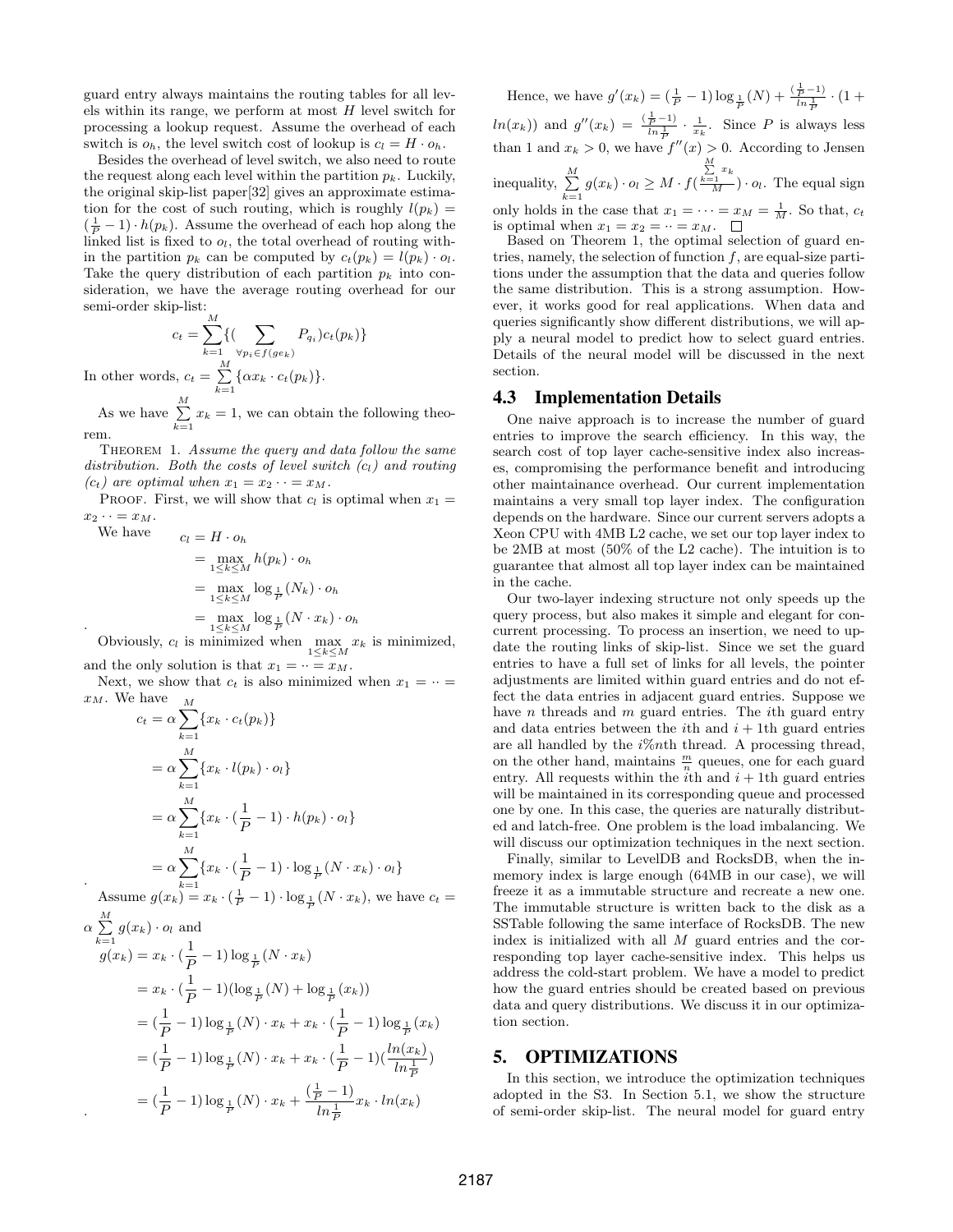selection is discussed in Section 5.2. Finally, we show how multiple skip-lists can be supported in Section 5.3.

## 5.1 Semi-order Skip-List

The traditional skip-list adopts a dynamic memory allocation strategy, where new nodes are allocated in an ad-hoc way. In this strategy, the adjacent nodes of skip-list may not reside with a continuous memory area and hence resulting in a poor cache line utilization. In this section, we introduce our semi-order skip-list to address the problem, which achieves high write efficiency with slightly sacrificing the read performance.

As mentioned before, semi-order skip-list is a multiplelayer linked list consists of two types of entries: data entry and guard entry. The data entries are used to maintain the user data (keys and values) while the guard entries are used to speed up the search and insertion operations. The two types of entries are linked in the same list, and we use a boolean variable to indicate that the entry is a data entry or a guard entry.

Each guard entry only maintains an indicative key which is used to routing queries. The entry area of a guard entry  $ge_i$  is defined as the part of semi-order skip-list from  $ge_i$  to the next guard entry  $ge_{i+1}$  (including  $ge_i$  but not  $ge_{i+1}$ ).

The data entry has two more attributes, compared to the original skip-list:

- $\bullet$  (1)*num*, which indicates the current number of keys and values in the entry.
- $(2)$ *maxkey*, which is the maximal key in the entry and can be used in the search process of semi-order skip-list. We maintain a general order for data entries. So the maxkey of a predecessor should be smaller than the minimal key of its successor.

In this way, our data entry maintains a block of key-value pairs. To further improve the performance of write, we do not sort the keys inside each data entry. So the insertion is conducted as an "append" operation, which can significantly improve the throughput. Each data entry can hold at most M key-value pairs. M is a tunable parameter to balance the insertion and lookup performance. Current setting of M is 8. Moreover, since each block is stored in a continuous memory area, the scan of data entry is extremely fast via a few cacheline reads.

The penalty of semi-order skip-list is two-fold. First, we need to sort keys in a data entry before flushing it back to the disk. Fortunately, we still maintain a general order for data entries and only M key-value pairs are maintained together. Suppose there are totally  $N$  key-value pairs. It adds  $N \log M$  sorting cost for the compaction process. This is an acceptable cost. Second, the semi-order skip-list may slightly slow down the search process. We can skip a data entry by comparing the maxkey, but if the query overlaps with the data entry, we need to read out the data to check. The details of search and insertion process are shown below (It should be noted that deletion is performed by insertion and compaction in the LSM-based structure and we omit details of deletion here.).

Before performing search queries and insertion queries, we find guard entry  $ge_i$  that has the largest key less than or equal to the user-specified  $key_i$  using the top layer index[25].  $ge<sub>i</sub>$  is then used as the start point of routing our queries, instead of the head node.

To search key  $key_i$ , we move along the top level of skip-list until we find the rightmost data entry whose  $maxkey$  is less than  $key_i$ . If the maxkey of its next entry is equal to  $key_i$ , we scan the next entry to find the requested key and values directly. Otherwise, we move to the next level of skip-list and repeat our search process progressively, until we reach the bottom level of the semi-order skip-list. We then follow the bottom level link to scan data entries one by one to find the requested key and value.

To process an insertion query for  $key_i$ , we need to perform a search first. We move along all levels of skip-list until we find the rightmost data entry whose *maxkey* is less than  $key_i$ . Note that we need to trace the rightmost data entries in our search at every level of skip-list to support possible pointer adjustment process incurred by the insertion. We never insert user data into a guard entry, since the guard entry is only used to speed up the search and insertion operations.

|  |  | Algorithm 1 Insertion( $key\_and\_value$ kv) |  |  |  |
|--|--|----------------------------------------------|--|--|--|
|--|--|----------------------------------------------|--|--|--|

| $key = kv.getkey()$                                           |
|---------------------------------------------------------------|
| $qe_i = Find\_{quard\_entry(key)}$                            |
| $x, prev = Find\_less\_than(key, qe_i)$                       |
| $next = x.getnext(0)$                                         |
| <b>if</b> next is a guard entry <b>then</b>                   |
| <b>if</b> x is not full <b>and</b> $x \neq qe_i$ <b> then</b> |
| insert $kv$ into x                                            |
| adjust $maxkey$ in x if necessary                             |
| return                                                        |
| else if <i>next</i> is not full then                          |
| insert $kv$ into next                                         |
| return                                                        |
| generate new data entry y                                     |
| adjust pointers using <i>prev</i>                             |
| <b>if</b> next is not a guard entry <b>then</b>               |
| redistribute keys and values in $y$ and next                  |
| return                                                        |
|                                                               |

After find the rightmost data entries, we insert the data into the semi-order skip-list as follows.

- For the rightmost data entries  $x$  at the bottom level, we check if its next entry  $x_{next}$  at the bottom level is a guard entry.
	- If  $x_{next}$  is a guard entry, then we check if x is not full. If the answer is yes, we insert the data into  $x$ and update the *maxkey* of  $x$  if necessary. As the  $x_{next}$  is a guard entry, insert the data into x will not cause the data redistribution between the entry area of x and  $x_{next}$ , which is used to maintain the semiorder characteristic of the skip-list. Thus, the data insertion completes.
	- If  $x_{next}$  is not a guard entry, then we check if  $x_{next}$ is not full. If the answer is yes, we insert the data into  $x_{next}$  and finish the insertion. As the *maxkey* in the  $x_{next}$  is larger than or equal to  $key_i$ , inserting the data into  $x_{next}$  will not cause any data redistribution. Thus, the data insertion completes.
- In all cases if the data entry is full, we build a new entry  $y$ between  $x$  and  $x_{next}$ . The height of  $y$  is randomly generated with a probability  $P$  and the pointers are adjusted as in the traditional skip-list. Besides, if  $x_{next}$  is not a guard entry, the data in  $y$  and  $x_{next}$  need to be redistributed in order to maintain the semi-order characteristic.

Algorithm 1 shows the pseudo-code of our insertion process. S3 also supports range queries. The difference is that range query  $[key_i, key_j]$  may overlap with multiple entry areas of guard entries. First, we traverse the top-layer indexing structure to find the guard entries with the largest keys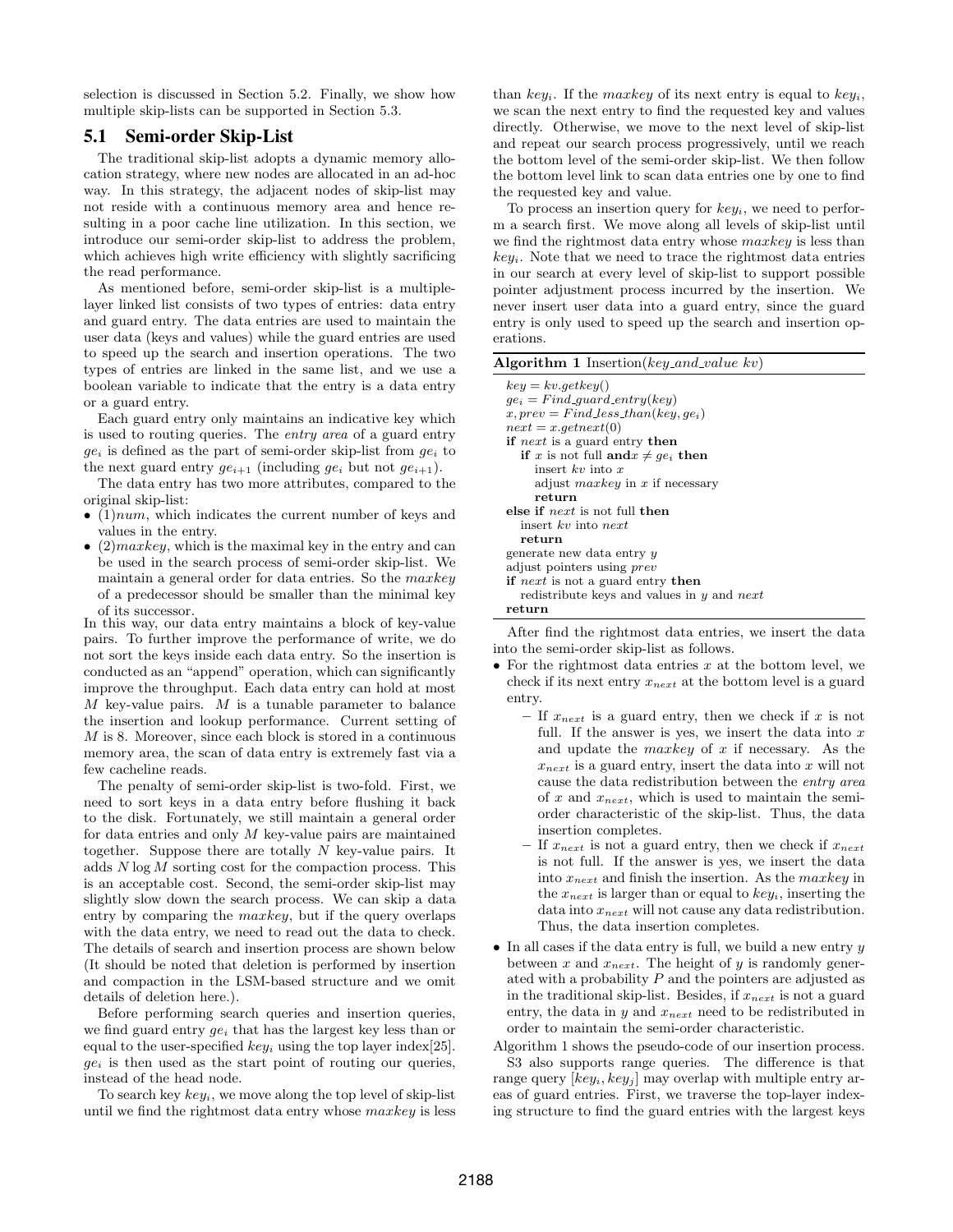less than  $key_i$ . Then, we traverse the semi-order skip-list to find the last data entry  $de_{l_i}$  whose maxkey is less than  $key_i$ . We traverse from the next entry of  $de_{l_i}$ , denoted as  $de_i$ , until we find the first data entry  $de_j$ , whose maxkey is larger than or equal to  $key_j$ , in order to find the data whose key are between  $key_i$  and  $key_j$ . The data in the  $de_i$  and  $de_i$  need to be checked to answer range query  $(key_i, key_j]$ . To improve the performance, we can split a range query into some sub-queries. Let  $\mathcal{G} = \{ge_0, ge_1, ..., ge_{k-1}\}\$  be all the guard entries between  $key_i$  and  $key_j$ . We start up k threads, one for each guard entry, and forward the query to those threads, which will invoke our range query processing algorithm concurrently. This is very effective to reduce the response time of long range search.

## 5.2 Neural Model for Guard Selection



Figure 2: Neural Model for Guard Entry Selection

Our theoretic analysis for guard entry selection is based on the assumption that the data and queries follow the same distribution, which may not be true for real applications. Even if the data and queries share the same distribution, it is costly to use the mathematic equations to generate the optimal guard selection strategy for a complex distribution. Therefore, we proposed a neural model to produce an approximate result, since neural model is proved to be able to catch the data/query distribution effectively. One philosophy when designing the neural model is that the model should be small and efficient. So we do not include complex computation here.

Figure 2 shows the structure of our neural network. In particular, we adopt a simple seq2seq model [38], which is widely used for processing streaming and sequential data. The idea is to partition the whole key space into equal-size small ranges, e.g.,  $R = \{r_0, r_1, ..., r_n\}$ , and we try to predict that whether a guard entry should be created for one small range  $r_i$ . If so, we generate a guard entry with a specific key  $\frac{r_i \cdot \overline{\textit{low}} + r_i \cdot \overline{\textit{up}}}{2}$ , where  $r_i \cdot \overline{\textit{low}}$  and  $r_i \cdot \overline{\textit{up}}$  are the lower and upper bounds of  $r_i$  respectively. To precisely catch the data and query patterns, the partitioning is conducted in a very fine granularity. In current setting, n is set as 250,000.

Since the impact of guard entries on query performance is mainly affected by the query and data distribution, our model accepts the corresponding two histograms as its inputs. Specifically, before a MemTable is flushed to the disk, we build a query and data histogram for the key range,  $H_q = \{q_0, q_1, ..., q_n\}$  and  $H_d = \{d_0, d_1, ..., d_n\}$ .  $q_i$  and  $d_i$ denote the number of queries and keys in  $r_i$  during the lifetime of the MemTable. Then, we train our neural network to predict the optimal guard entries for the MemTable.

We consider  $H<sub>a</sub>$  and  $H<sub>d</sub>$  as a sequence, and each time, we will employ an LSTM [24, 23] network to do a binary classification. The result (0 or 1) indicates whether we should build a guard entry or not. One of the simple LSTM model is that when predicting a label, it does not have the knowledge about the whole data and query distribution. To address the problem, we add an attention module.

In the attention module, we cannot use  $H_q$  and  $H_d$  directly, as they are very large vectors and costly to compute in a neural network. Instead, we summarize them into short query and data histograms with only  $m \ (\text{m} \ \lt \ \ \text{n}, \ \text{e.g.,})$  $m=2000$ ) dimensions. We get two coarse histograms,  $H<sub>q</sub>$ and  $H_d$ , which are used as inputs for the attention module. The attention module consists of two fully connected layers and one softmax layer. The output is a  $m$ -dimension vector  $V = \{v_0, v_1, ..., v_m\}$ .  $v_i$  is a float between 0 and 1, and we have  $\sum_{i=0}^{m} v_i = 1$ . *V* actually estimates the PDF (probability density function) of the data.

The output of attention module is linked to the last layer of the LSTM network with a weighted matrix. So when predicting the labels, the LSTM is tuned to be aware about the general data/query distribution. To better leverage the attention module, we transform the input sequence as a tuple as  $(c, i, q_i, d_i)$ , where c is the total number of guard entries that we plan to generate,  $i$  is the id of the sub-range,  $q_i$  and  $d_i$  are as defined before. Note that except  $c$ , all data need to be normalized as floats between 0 and 1 to achieve a better prediction performance.

In our running scenario, we generate  $H_q$  and  $H_d$  for the last MemTable and use it to predict the guard entries for the new MemTable. In other words, the guard entries will be set up during the initial process of a new MemTable. And, we assume that the data and query distribution remain unchanged or change slowly. This is true for many real applications. Another problem is that the neural model may generate  $\delta$  more or fewer guard entries than required. If more guard entries are predicted, we simply randomly delete some ones. If fewer guard entries are created, we run the model again to do the prediction by setting c as  $\delta$ .

One possible optimization is to split the prediction into multiple phases during the lifetime of a MemTable, e.g., 25% full of MemTable and 50% full of MemTable. This allows us to build guard entries gradually to better catch the dynamic data and query distributions. However, due to its complex learning process, we do not implement the strategy in our running system.

To train the neural model, we use the log data to repeat the MemTable creation and flushing process. Each time a MemTable is full, we use the mathematic equations to generate an approximate result  $2$  of the optimal guard entry selection as our groundtruth result. We collect 50,000 training records, among which 45,000 are used as training data and 5,000 are used for testing.

## 5.3 Multiple Semi-order Skip-Lists

In RocksDB, multiple immutable MemTables can be created to delay the compaction and improve the memory utility. In that case, to search for a specific key, we need to check all corresponding skip-lists, before we switch to the disk search. This does not add additional overhead to RocksDB. But for the S3, since we maintain a top-layer cache-sensitive index for fast guard entry search, the search becomes complicated. The top-layer index may become the bottleneck.

<sup>&</sup>lt;sup>2</sup>The problem of finding optimal selection for an arbitrary distribution is an NP-complete problem. We discard the details here.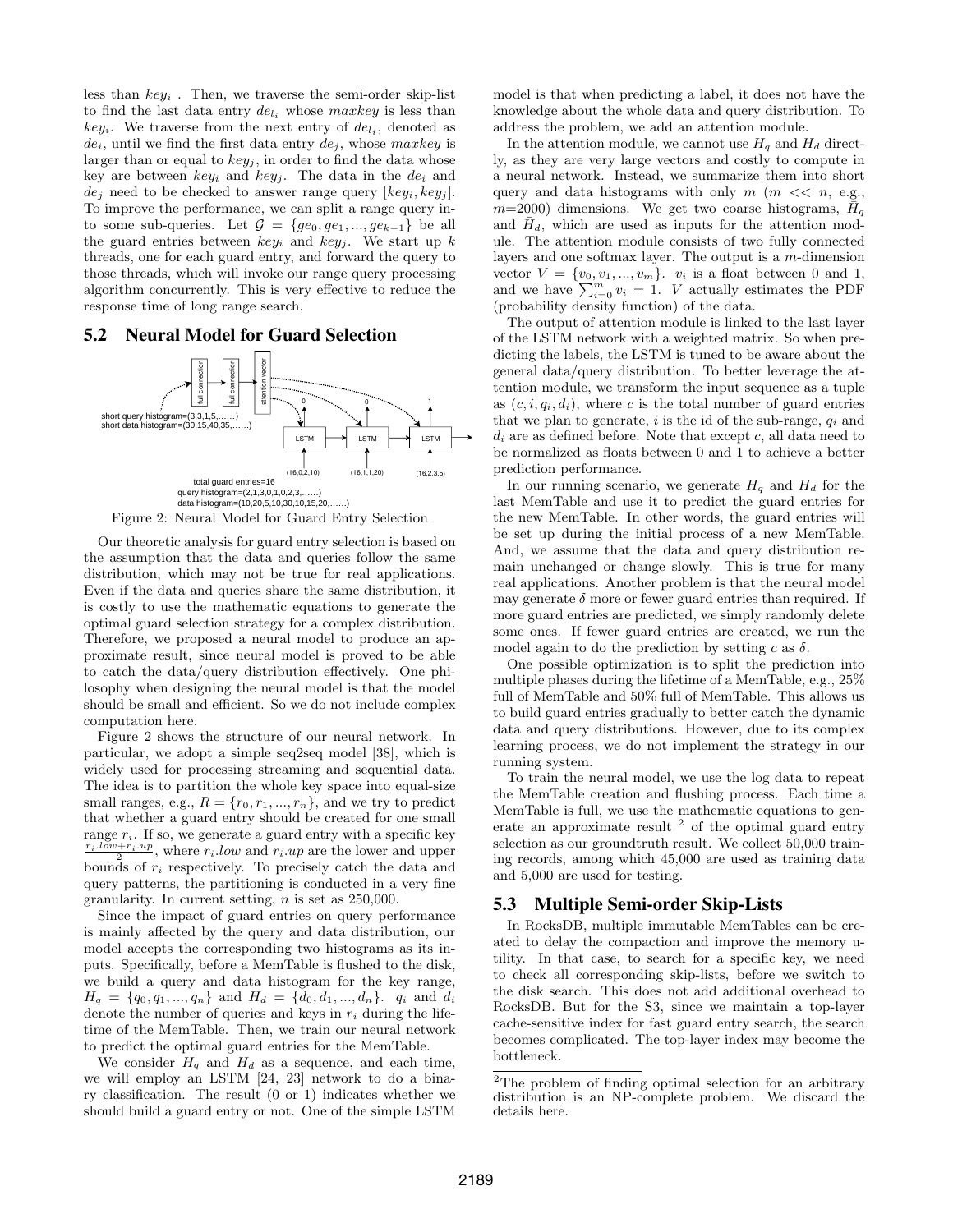



Figure 6: Top-Layer Index for Multiple Skip-Lists

A simple solution is to maintain one top-layer index for each semi-order skip-list. In this way, our assumption about the top-layer index (almost all top-layer index can be maintained in L3 cache) does not hold any more. When searching different skip-lists, we will occasionally swap in/out the data of different top-layer indices, resulting in low cache utility. Therefore, instead of maintaining an individual top-layer index for each skip-list, we build a global one for all skip-lists. Figure 6 illustrates the idea by using the FAST as our index structure.

The inner nodes of the FAST remain unchanged. The leaf nodes are used to maintain keys within a key range. Those keys refer to guard entries of different skip-lists. To search a key  $k_i$ , we first locate the leaf node responsible for the overlapped key range. Then, we scan the corresponding leaf node to find the guard entries with maximal keys smaller than  $k_i$ . Normally, we will obtain one guard entry for each skip-list. The search can continue in two strategies. One is that we first jump to the newest skip-list to start our search. If no result is found, we switch to the next newest one, until all skip-lists have been searched. This one reduces the total search cost. The second strategy is to issue the query for all skip-lists, which can leverage the concurrent search capability to improve the performance. Our current implementation adopts the second strategy.

In Section 5.2, we show that our guard entries are created during the initialization of a skip-list. So during the lifetime of a skip-list, the guard entries are static. Moreover, we ask the user to predefine the maximal number  $M$  of MemTables (skip-lists) that can be maintained concurrently (default value is 1). So we have all information about guard entries of the M skip-lists. We sort them altogether and build our top-layer index in a batch way from the bottom to the top. The only update happens, when one or more MemTables are flushed to the disk. In that case, the top-layer index will be rebuilt once the new skip-list completes its initialization.

#### 6. EXPERIMENTS

We conduct extensive experiments to evaluate the performance of our approach. First, we show the lookup and write throughputs with different number of keys. Then, we vary the number of threads to investigate the concurrent throughput. Besides, we use a multi-center zipfian distribution workload to study the effectiveness of our neural model for guard entry selection. We also show the performance of our index for processing range queries. Afterwards, we test the performance of minor compaction, namely the cost of flushing the S3 index to the disk as a SSTable. Finally, we show the overall performance of the whole RocksDB embedded with our in-memory skip-list index. All experiments are conducted on a server equipped with Intel Xeon Processor E5 2660 v2(25M Cache, 2.20 GHz).

For in-memory comparison, we show the results of Cicada[28], Masstree[30] and Bwtree[27] under the same experiment settings. Both Cicada and Masstree codes are retrieved from their authors' open sourced implementations[3][9] . BwTree[2] does not provide an official implementation. Therefore, we retrieve an implementation from the code of Peloton[11]. Since ART does not necessarily cover full keys or values and is primarily used as a non-covering index, we did not include it in our current evaluation. We did not include FAST in our evaluation too, as it is optimized for lookup queries only. The key length is four bytes for all inmemory indexes. The query workloads are generated using a C-implementation[15] of Yahoo's YCSB benchmark[19]. The generated queries are persisted in the disk and read into memory for experiments in order to ensure the same query workload for all in-memory tests. To evaluate the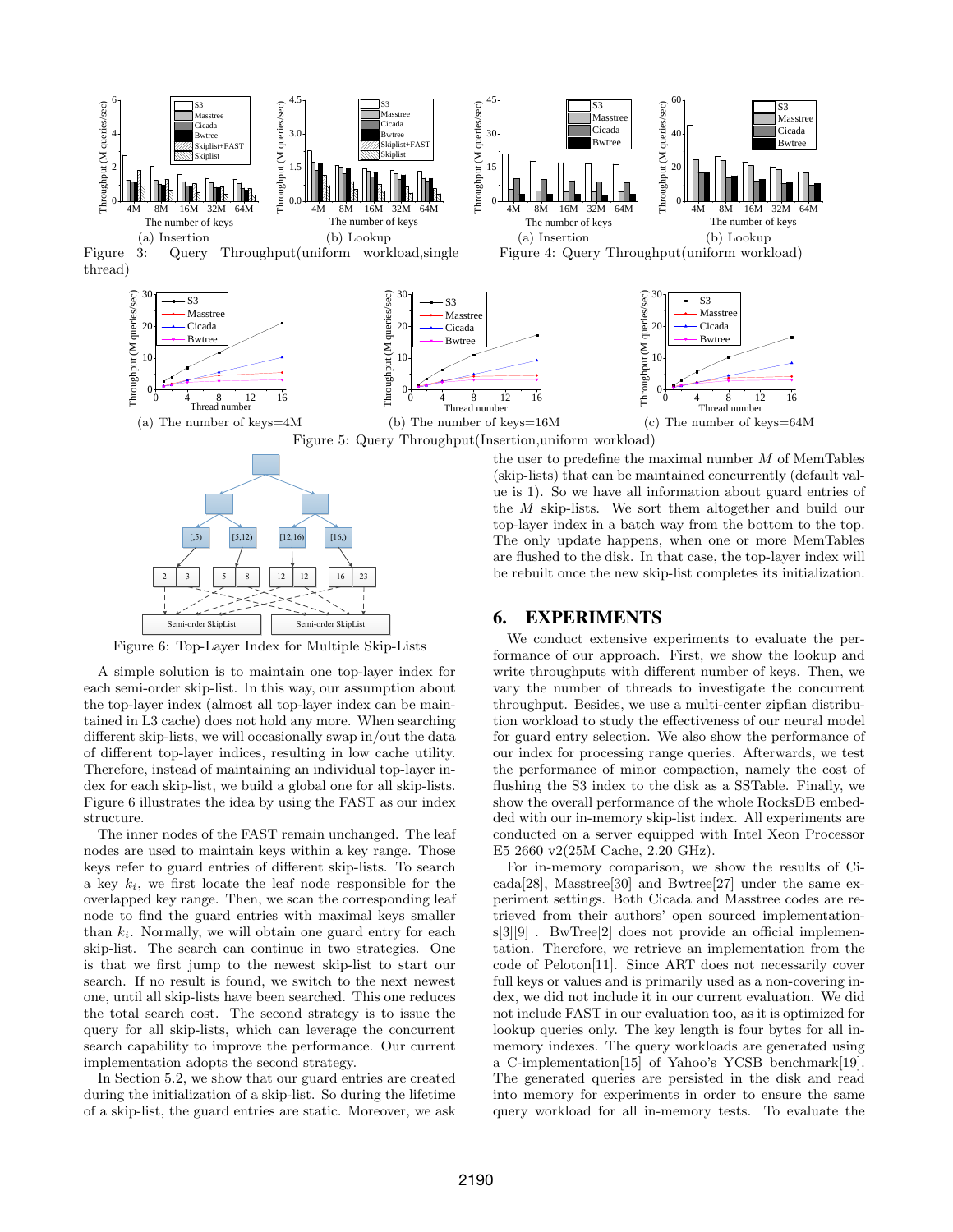

improvement of RocksDB with our in-memory skip-list index, we compare the overall throughput equipped with and without our in-memory skip-list index using the benchmark provided by RocksDB.

## 6.1 Effect of Data Size

In this experiment, we show the effect of the numbers of keys. We limit the search to memory for a fair comparison, so the maximal number of keys is 64 million. The keys in the workload follow a uniform distribution.

First of all, we use single thread for processing search and insertion. The results are shown in Figure 3. In the following, we use "Skiplist+FAST" to represent the index structure which uses the traditional skip-list as the bottom layer and FAST for the upper layer. Obviously, our two-layer in-memory indexing structure S3 performs better than the Masstree, Cicada and Bwtree. Besides, S3 achieves almost 2X better than traditional skip-list and 1X better than the "Skiplist+FAST". Due to the relatively poor performance of traditional skip-list and the "Skiplist+FAST", we omit them in the following experiments.

By default, we start 16 threads for processing search and insertion in the following experiments.

As shown in Figure 4, our two-layer in-memory indexing structure S3 performs better than the Masstree and Bwtree, especially for insertions. For memory-only processing, all indices show a better performance for the lookup operations than the insertion operations. In skip-list based indices, insertion is performed by a lookup and routing link restructure process. In the tree-like index, tree structure also needs occasionally restructured. The advantage of skip-list approaches for write-intensive workload is when data need to be flushed to the disk, the LSM(log structured merge tree) can delay the high I/O operations into the compaction process.

Finally, both of the insertion and lookup throughput decrease as the number of keys increases from 4 millions to 64 millions. The reason is that as the number of keys increases, less index entries can be maintained in the cache, resulting in low throughput. This also explains why the throughput gap shrinks as the number of keys increases.

#### 6.2 Concurrent Test

In this section, we examine the query throughput with varies number of processing threads. We test three cases, where the number of keys is 4 millions, 16 millions and 64 millions respectively. The results are shown in the Figure 5 and 7. The keys in the workload follow a uniform distribution.

We can see that both lookup and insertion throughput increase as the number of threads increases, but among all four approaches, S3 achieves the best speedup, showing its support for highly concurrent processing.

For the read-only query, almost all the index achieves a linear scale-up for small number of keys. As the number of threads and keys increase, the read-only query throughputs of Bwtree and Cicada gradually converge. Even if the number of keys reaches 64 millions, which is quite large for the in-memory structure of LSM-based systems, the read-only query throughput of S3 is still better than the other three.

For the insertion operation, the gap between S3 and the other two approaches becomes larger than the lookup case. This is due to the usage of semi-order skip-list, which further reduces the cost of insertion. Another reason is that the structure of S3 is latch free, so it can support high concurrent processing.

#### 6.3 Result on Skewed Distribution



In this section, we examine the query throughput in a

skewed distribution, where both of the data distribution and query distribution follow a multi-center zipfian distribution with the probability parameter  $\theta = 0.99$ . In particular, we random select some keys as our centers and generate a normal zipfian distribution for each center. We then merge those distributions into one complex distribution. The data and query distribution are generated separately with different center sets.

The experiment results are shown in the Figure 8. We get the same observation as in the uniform distribution case. S3 still has a much better performance than the Masstree, Cicada and Bwtree. Since the query and data follow different distributions, the guard entries in S3 are selected by the neural model. We will show the effect of different guard entry selection approaches in the Section 6.5.

The concurrent results are shown in the Figure 9 and Figure 10 respectively. We can see that given a complex workload, the speedup of lookup operation is better than the insertion operation. This is because insertion incurs high processing overhead and may trigger the routing link updates for the skip-list. Compared to the uniform case (Figure 5 and Figure 7), the scalability drops for the complex distribution. This is because the selection of guard entries is more difficult and different guard entries may be responsible for varied numbers of keys, resulting in imbalanced workloads between threads.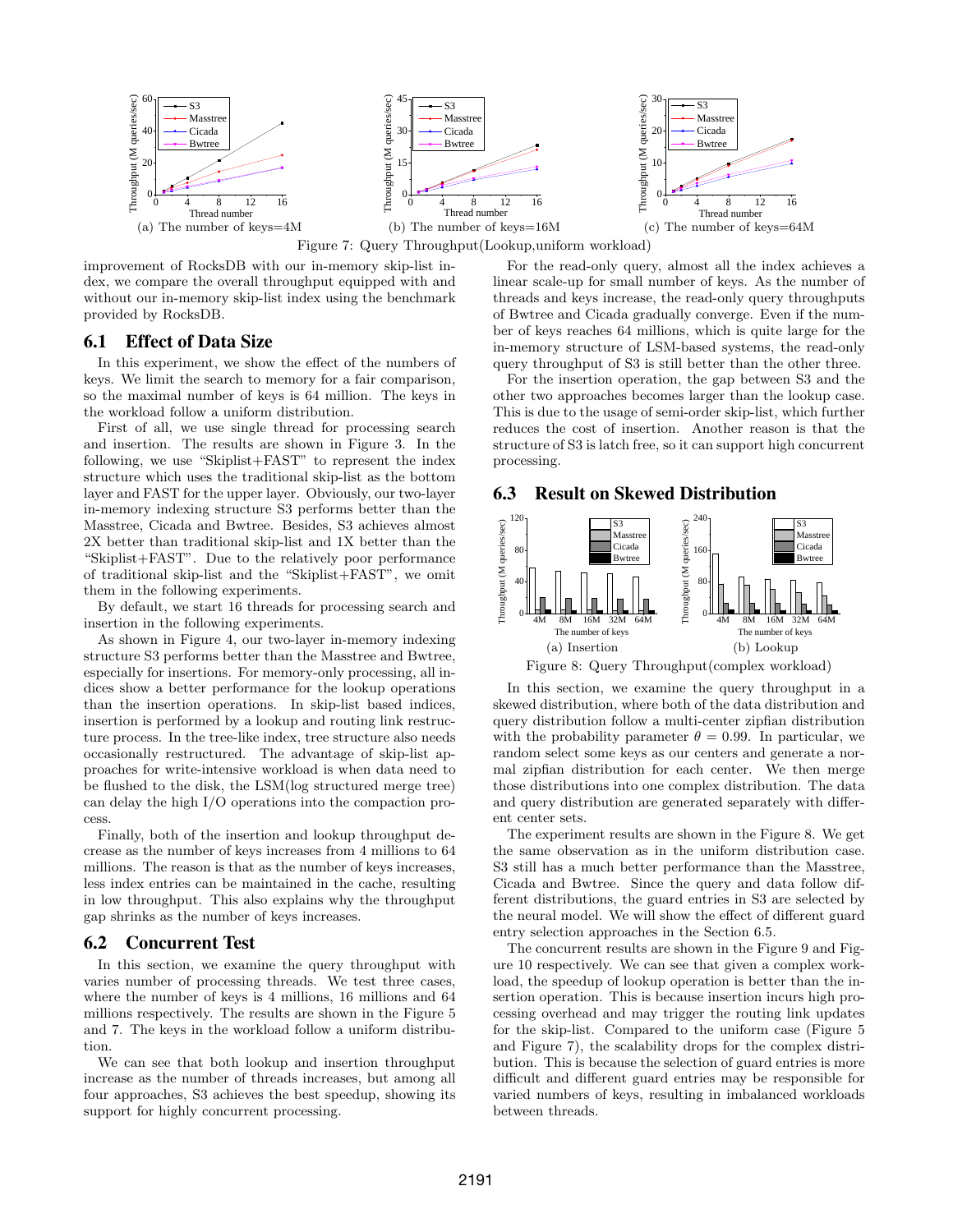

#### 6.4 Mixed Workload

In this section, we examine the query throughput in the mixed workloads. Four datasets are used during the experiment and the number of threads is 16 . The ratio of write operations to the whole query set is set as 20%, 40%, 60%, 80%, respectively. The number of insertion is fixed to 64 millions. The keys in the workload follow a uniform distribution.

As shown in Figure 11, with the increase of write ratio in the query workload, the performance of S3 drops slightly, demonstrating S3's capability in processing uniform query workload. Masstree, Cicada and BwTree also experience a similar variance trend in the query throughput.

#### 6.5 Guard Entry Selection

In this section, we study the effect of the number of guard entries first. We set the total number of keys to 64 millions, and the number of guard entries varies from  $2^{19}$  to  $2^{23}$ . The keys in the workload follow a uniform distribution. 16 threads are started up for processing during the experiment. In the experiment, we first insert 64 million keys and collect the total insertion time of each module. Then, we perform 64 million times random lookup to test the lookup time of each module. The result is shown in Figure 12. We show the accumulative time of each module for processing all 64 million insertions and lookups.

We can see that as the number of guard entries increases, the search cost of top-layer index increases, while the search cost of bottom-layer index decreases. The total search cost is optimal, when guard entry number is set to  $2^{22}$ .

In the next test, we use three workloads(uniform workload, Gaussian distribution with  $\sigma = 10^7$ , and zipfian distribution with  $\theta = 0.5$  to examine our guard entry selection strategy. To examine the effectiveness of our neural model for guard entry selection, we compare with the other two strategies. One is to randomly select a key to create a guard entry. The other one is to uniformly generate guard entries among all keys. The result is shown in Figure 13. For the uniform distribution, three guard selection approaches do not differ much. This is consistent with our expectation. But for Gaussian distribution and zipfian distribution, the neural model based guard entry selection shows significantly improvement over the other two approaches.

#### 6.6 Range Query Performance

In this test, we study the performance of range query. The number of keys varies from 4M to 64M. The query range varies from 0.0001% to 0.1% key range. The keys in the workload follow a uniform distribution. And we totally issue 4 million random range queries. 16 threads are used during the processing.

We split the cost into two parts, lookup cost and scan cost. The former denotes the time of locating the first key, while the latter is the time of scanning the index to retrieve all key-value pairs in the range. Although we do not maintain a strict key order in the skip-list, the general order between data entries are still valid. So the range search is performed as a normally skip-list.

We first fix the number of keys to 4 millions and the key range varies from 0.0001% to 0.1%. The result is shown in Figure 15. Since the key number remains the same, the lookup cost does not change much. But the scan time increases gradually and plays a more important role in the total time.

In the second test, we fix the key range to 0.0005% and vary the number of keys from 4 millions to 64 millions. The result is shown in Figure 16. Both the lookup time and the scan time increases as the number of keys increases. It seems that the lookup cost is more sensitive to the number of keys. This is because the search cost of skip-list is  $O(N \log N)$ , while the scan cost is always linear to the number of keys.

## 6.7 Cost of Flushing Data as SSTables

In this section, we examine the efficiency of flushing the data from S3 to the disk part of RocksDB. We compare the performance of S3 with the original skip-list using the interface of RocksDB, together with the best case that sorted entries are kept in the contiguous memory space(which is abbreviated as "Full order"). The number of keys varies from 4 millions to 64 millions, and the keys in the workload follow a uniform distribution. The result is shown in Figure 17. Note that in the test, we only use a single thread for data flushing. If multiple threads are employed, the performance can be further improved.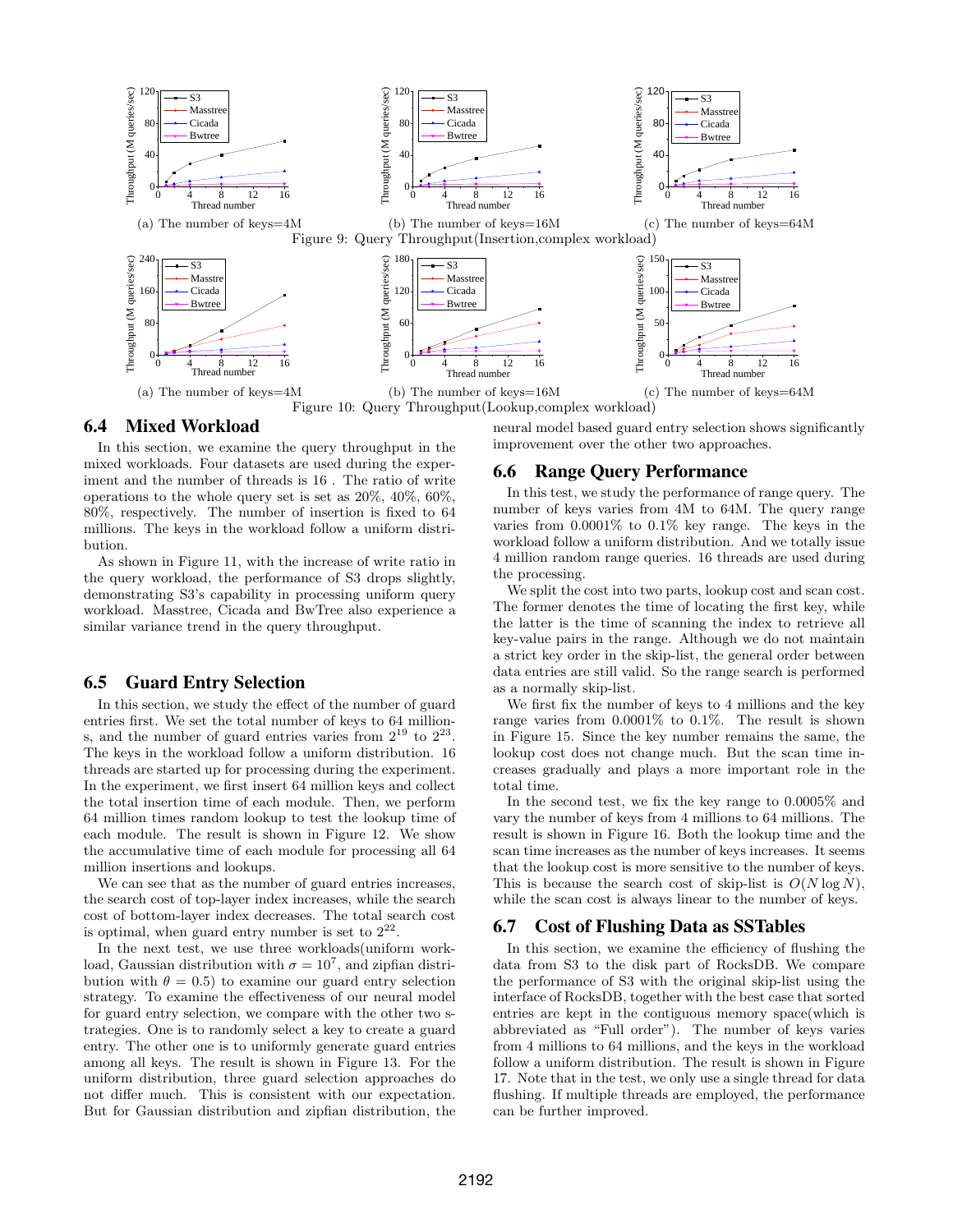

Figure 15: Range Query Time Figure 16: Range Query Time for 4M Queries for 4M Queries Figure 17: Cost of Writing Figure 18: Query Throughput SSTables

We can see that the flushing efficiency of S3 is even a little bit better than the original skip-list, despite of the additional overhead of re-sorting the data in the data entries. The reason is as follows. In a traditional skip list, each data entry maintains one key-value pair. Data entries are created on the fly and hence, keys do not reside within a contiguous memory area. Non-contiguous memory access causes high cache misses. In contrast, S3 maintains several keys in a data entry which are grouped in one continuous memory area and can be obtained via a few cachelines, making the access more efficient. S3 needs to sort the data before flushing them back to the disk. However, since the data are actually partially ordered, the cost is acceptable compared to the benefit of using continuous storage.

#### 6.8 Multiple Semi-order Skip-Lists

In this section, we study the performance when multiple semi-order skip-lists are created during the processing, which is described in the Section 5.3. Each semi-order skiplist contains 64 million keys. The number of semi-order skiplist varies from 1 to 4 and we show the results in Figure 18.

If we try to maintain more semi-order skip-lists in memory, the in-memory query throughout decreases, especially for the lookup workload. This is no surprise. But remember that when more data are maintained in memory, we actually reduce the processing cost of disk parts of RocksDB. So the total cost of the whole system is still improved.

## 6.9 Overall Performance



Lastly, we show the effect of our in-memory skip-list index integrated with RocksDB. We first insert 100 million entries. Then, we perform 100 million times random lookup.

For the sake of fairness, we mainly use the default setting of "db bench" benchmark provided by RocksDB, where each key-value entry has a key size of 16 bytes and a value size of 100 bytes(50 bytes after compression). The maximum number of concurrent background compactions that can occur in parallel is set to 16. The maximum number of concurrent background flushes that can occur in parallel is set to 4. The results are shown in the Figure 19. Note that RocksDB is a complex system and its performance relies on many different modules. Optimizing one module may not result in a huge improvement. However, we can see that both of the RocksDB's insertion and lookup performance are improved by the equipment with our in-memory skip-list index, due to the enhancement of in-memory throughput.

# 7. CONCLUSIONS

 $\frac{1}{2}$   $\frac{2}{4}$   $\frac{4}{8}$   $\frac{8}{16}$  is strategy. We conduct performance study on a series of work to analyze the selection of guard entries when queries and In this paper, we propose S3, a scalable in-memory skiplist index for disk-based key-value store. S3 is built as an in-memory part of the LevelDB and RocksDB, which can be seamlessly integrated into such systems. The intuition of S3 is to create some guard entries as the shortcuts in the skip-list to speed up the search process. S3 is designed as a two-layer index. The top layer is a cache-sensitive index used for fast retrieval of guard entries. The bottom layer is a semi-order skip-list, where keys inside a data entry are not required to be sorted. The semi-order skip-list enables our bottom layer to achieve high write performance while slightly sacrificing the read performance. To process a request, the top layer will return a guard entry, and we start our search in the bottom layer from the guard entry, instead of the head of the skip-list. We built a mathematical model data follow a similar distribution. For more complex scenarios, a neural model is proposed to generate an approximate loads. The results show that our proposed index, S3, is more efficient than Masstree, Cicada and Bwtree. It can also flush the memory data as a SSTable efficiently. As a result, the performance of RocskDB can be improved by the equipment with our in-memory skip-list index.